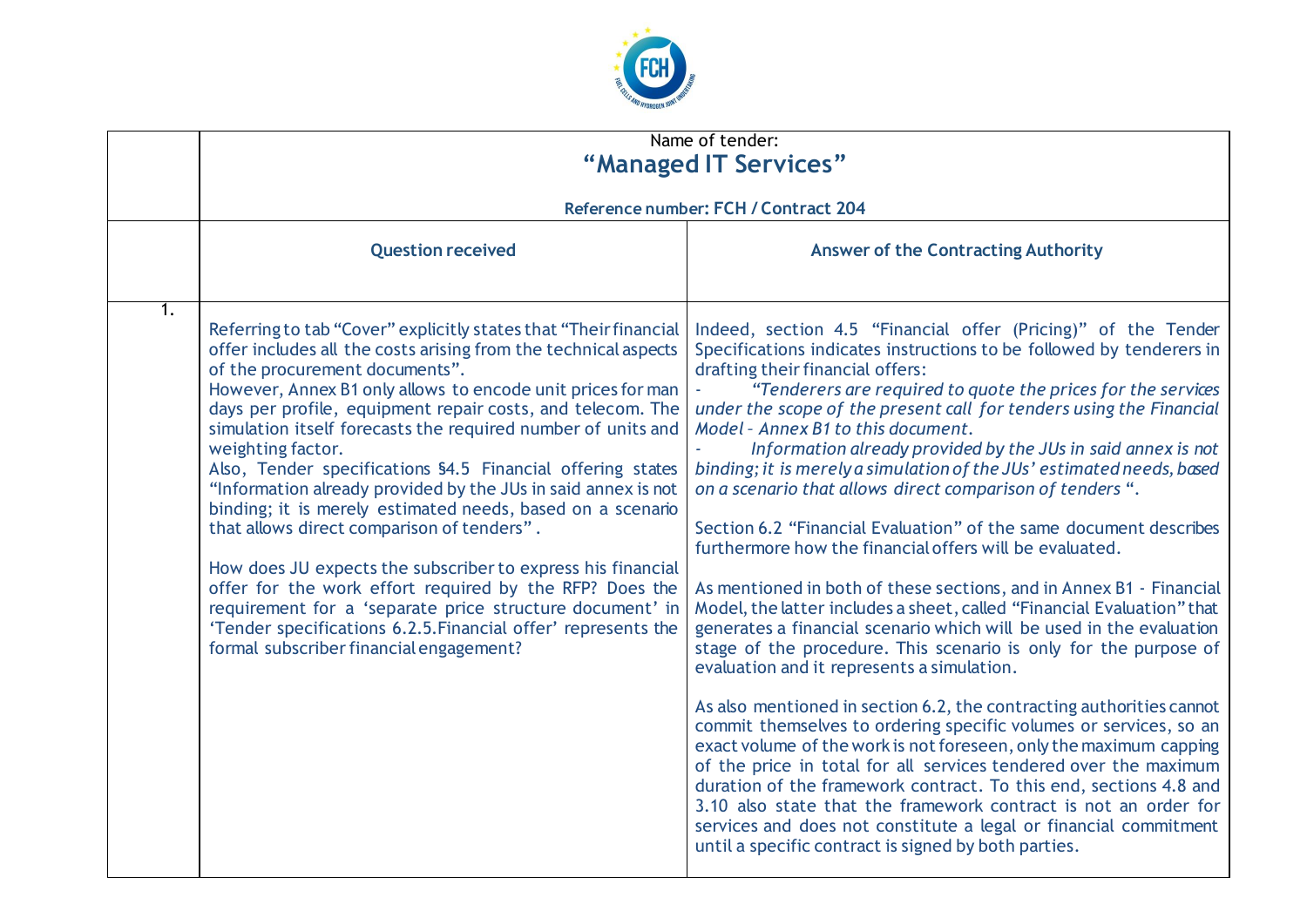

|                  |                                                                                                                                                                                                                                                                                                                                                                                                                                                | In terms of work effort, tenderers should forecast this as a part of<br>the technical offer through the presentation of the work resources<br>to be used.<br>For example: when preparing the first document required for the<br>technical offer - "Overall management of the contract", tenderers<br>shall have to "detail the resources you propose for the contract.<br>Describe their roles and high-level work that you propose to assign<br>to the team members based on the profiles described in the service<br>requirement".<br>An overall (total) price for specific services to be provided will only<br>be agreed at the moment of the conclusion of a specific contract<br>with the successful contractor that will be awarded the framework<br>contract, as follows:<br>the work resources necessary for the provision of the<br>requested services (and depending on the type of service<br>required) will be multiplied with the corresponding and<br>applicable unit cost from the submitted financial offer (e.g.<br>man-day, fixed unit cost or man-hour).<br>No separate price structure is needed in the financial offer. |
|------------------|------------------------------------------------------------------------------------------------------------------------------------------------------------------------------------------------------------------------------------------------------------------------------------------------------------------------------------------------------------------------------------------------------------------------------------------------|-----------------------------------------------------------------------------------------------------------------------------------------------------------------------------------------------------------------------------------------------------------------------------------------------------------------------------------------------------------------------------------------------------------------------------------------------------------------------------------------------------------------------------------------------------------------------------------------------------------------------------------------------------------------------------------------------------------------------------------------------------------------------------------------------------------------------------------------------------------------------------------------------------------------------------------------------------------------------------------------------------------------------------------------------------------------------------------------------------------------------------------------------|
| $\overline{2}$ . | Referring to tab folder "Financial Evaluation"<br>Cell C85 "Management and Support Services Package 4y"<br>formula takes into account the summation of cells<br>(E12+E18+E24+E53+E59+E65) multiplied only with the #days<br>in 1 year.<br>Does the simulation then only considers an average of<br>55 days / year (or 220 man-days in total for a 4 year contract<br>term)?<br>(For other costs, there is multiplication factor of 4 involved) | Indeed there is an errata in the formula, as it is missing the<br>multiplication by 4.<br>Therefore the formula should be (E12+E18+E24+E53+E59+E65)*C84*4<br>A corrigendum shall be issued and published on the webpage of the<br>procurement<br>procedure<br>(http://www.fch.europa.eu/page/procurements).                                                                                                                                                                                                                                                                                                                                                                                                                                                                                                                                                                                                                                                                                                                                                                                                                                   |
| 3.               | Referring to "\$5 Elements requested for the technical<br>proposal" expresses the need to provide descriptions for<br>multiple concerns, examples reports, draft SLA, etc.                                                                                                                                                                                                                                                                     | Section 5 of the Annex A.1 - Service Requirements has 3 sub-sections<br>on the elements requested for the technical proposal.                                                                                                                                                                                                                                                                                                                                                                                                                                                                                                                                                                                                                                                                                                                                                                                                                                                                                                                                                                                                                 |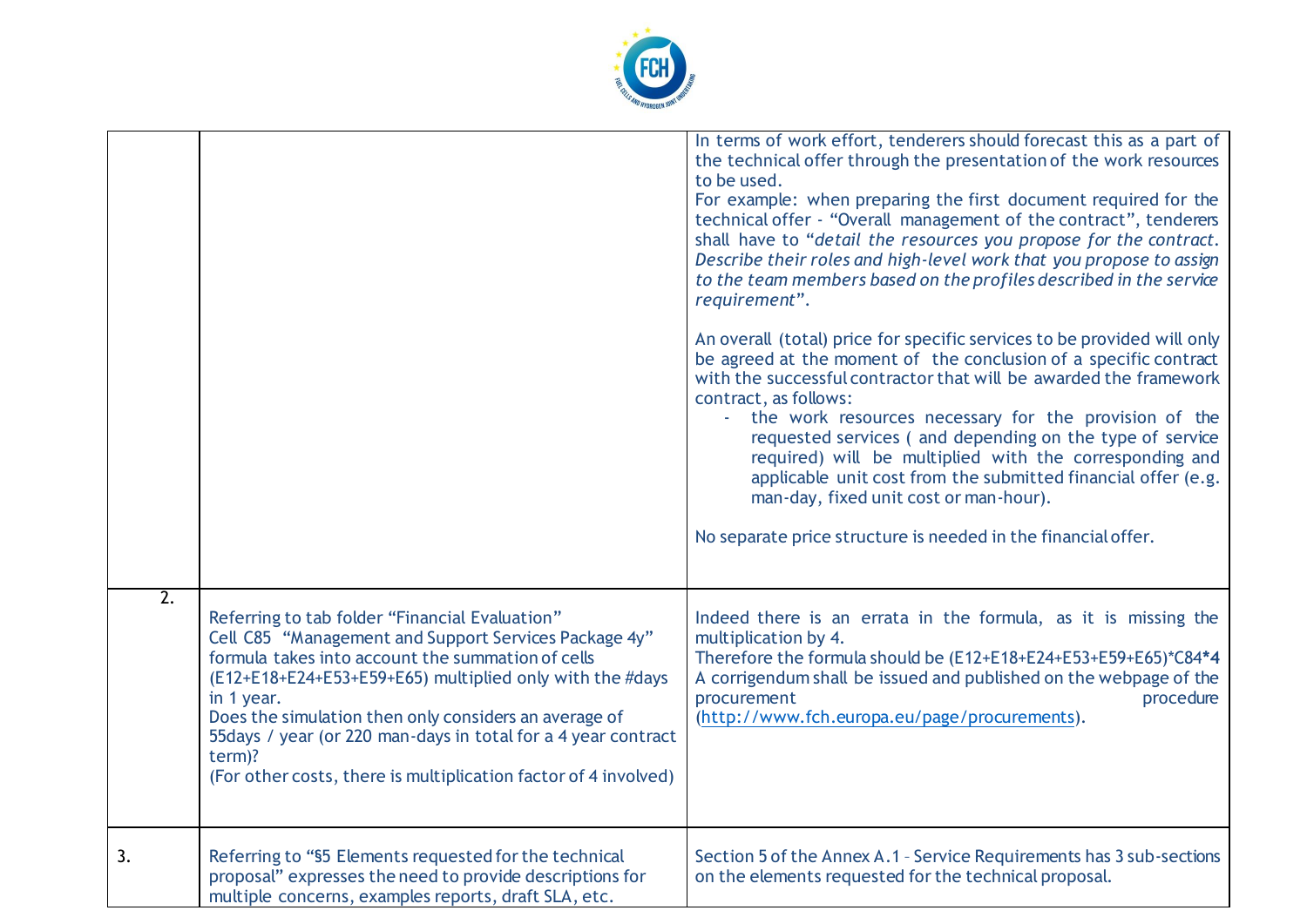

|    | How does this request relates to the information to be<br>provided for the annex 'A2 Technical evaluation<br>questionnaire'? Does JU expects this info to be contained in<br>a separated document?<br>(Annex A2 has restrictions on the number of pages and<br>requires to be self-contained, i.e. no reference to other<br>information/documents)                                                                                                                                                               | In the second of them, sub-section 5.2 "Service Level Management":<br>- tenderers are requested to present(submit) a draft SLA as a part of<br>their offer, which should include all the elements described on pages<br>30-31 of this document;<br>It must be noted that the template proposed by the contracting<br>authorities in Annex B2 should be considered as a minimum<br>reference.<br>Even though the submission of a separate draft SLA is required, the<br>SLA itself is not a document that will be regarded as a part of the<br>technical offer package for evaluation (the technical evaluation will<br>be done only based on the 7 documents expressly mentioned in Annex<br>A.2)<br>However, even though the SLA is not per se a part of the technical<br>evaluation, please note that there is one element in relation to the<br>SLA that is a part of the evaluation, which is included in the second<br>document required by the Annex A.2, namely in the document<br>"Servicedesk - Provisioning of end-user support" which will require |
|----|------------------------------------------------------------------------------------------------------------------------------------------------------------------------------------------------------------------------------------------------------------------------------------------------------------------------------------------------------------------------------------------------------------------------------------------------------------------------------------------------------------------|---------------------------------------------------------------------------------------------------------------------------------------------------------------------------------------------------------------------------------------------------------------------------------------------------------------------------------------------------------------------------------------------------------------------------------------------------------------------------------------------------------------------------------------------------------------------------------------------------------------------------------------------------------------------------------------------------------------------------------------------------------------------------------------------------------------------------------------------------------------------------------------------------------------------------------------------------------------------------------------------------------------------------------------------------------------|
|    |                                                                                                                                                                                                                                                                                                                                                                                                                                                                                                                  | to describe the approaches and procedures to be used to sustain the<br>SLA. For more details, please refer to page 11 of Annex A.2.                                                                                                                                                                                                                                                                                                                                                                                                                                                                                                                                                                                                                                                                                                                                                                                                                                                                                                                           |
| 4. | Annex A.1 Service Requirements: Referring to 3.7.<br>Description of Future needs - Extended infrastructure<br>projects:<br>"5°) New virtual servers necessary for the JUs to manage<br>project applications or for other specific needs may be<br>requested from the new contractor (successful tenderer)".<br>Are new virtual servers to be provided by the laaS third<br>party or by the successful tenderer?<br>If to be done by the subscriber, does this also includes<br>hardware and hypervisor licenses? | Any new virtual servers will be provided by the laaS third party<br>covering hardware and licenses, and is not required from the<br>successful tenderer.<br>As mentioned in section 3.7. Description of Future needs - Extended<br>infrastructure project:<br>"The winning tenderer will cover at no extra cost end-user support<br>in relation to the services provided by such new servers."<br>That is to say that if the contracting authority decides to acquire new<br>virtual servers, it will be the successful contractor who will also cover<br>the support services necessary for management of those servers.                                                                                                                                                                                                                                                                                                                                                                                                                                     |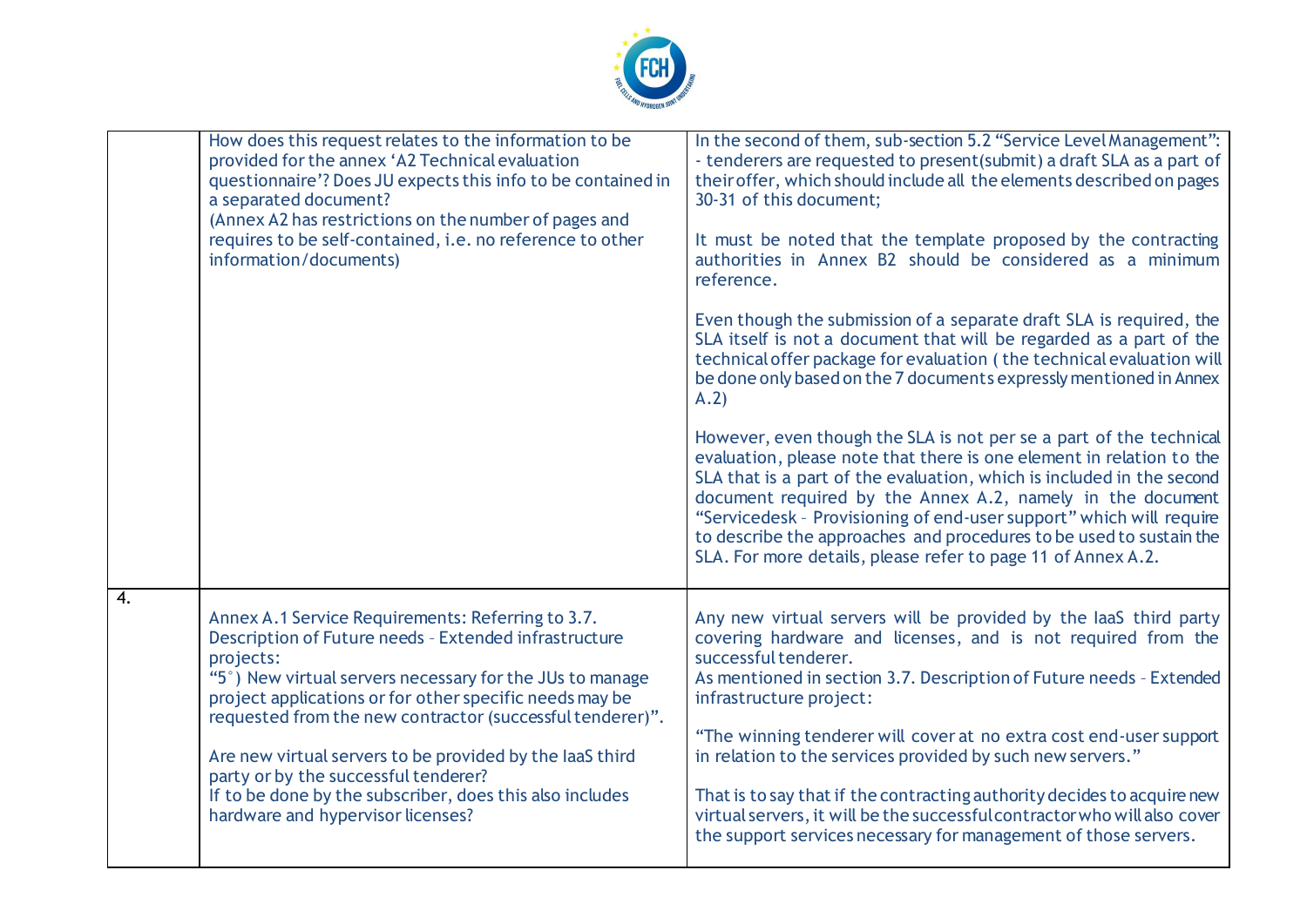

|    |                                                                                                                                                                                                                                                                                                                                                                                                                                                                         | With regard to what are the services requested in relation to the<br>possible new virtual servers, these are described under sections 2.4<br>and 3.4 of Annex A.1- Service Requirements.                                                                                                                                                                                                                                                                                                                                                                                                                                                                                                                                                     |
|----|-------------------------------------------------------------------------------------------------------------------------------------------------------------------------------------------------------------------------------------------------------------------------------------------------------------------------------------------------------------------------------------------------------------------------------------------------------------------------|----------------------------------------------------------------------------------------------------------------------------------------------------------------------------------------------------------------------------------------------------------------------------------------------------------------------------------------------------------------------------------------------------------------------------------------------------------------------------------------------------------------------------------------------------------------------------------------------------------------------------------------------------------------------------------------------------------------------------------------------|
| 5. | Annex A.1 Service Requirements: Referring to 1.2.2 (page 7)<br>and 3 (page 15) concerning the hosting of servers using the<br>laaS cloud technology provided by a third-party supplier.<br>To which level does the responsibility of the laaS provider<br>extends? Are changes to the virtual server resources - e.g.<br>CPU, memory, disks - also managed by that laaS provider or<br>does the new contractor (successful tenderer) needs to<br>handles those changes? | The provision of the laaS resources is the responsibility of the laaS<br>provider.<br>In case of modifications to the server resource they are also managed<br>by the laaS provider.<br>The monitoring, reporting and alerts management is also the<br>responsibility of the laaS provider.<br>However the tenderer will have to work in close cooperation with<br>the laaS provider to handle properly the patching exercises, planned<br>shutdowns or business continuity exercises affecting the availability<br>of ICT services that fall under the scope of the services tenderer<br>through this procedure.                                                                                                                            |
| 6. | Annex A.2 Technical Evaluation Questionnaire: Referring to §<br>3.1.1. Overall Vision and Approach: Describe you approach<br>to training, $()$ ".<br>Does the question addresses the need for JUs staff training<br>(e.g. organisation and provision of training sessions end<br>users, or provide user training on SaaS services)                                                                                                                                      | The requirement in this section addresses the possible need for<br>training of staff of the contracting authority.<br>It follows from the requirements mentioned in Annex A.2 Service<br>Requirements, in the following sections:<br>1. section 3.1 - Servicedesk - Provisioning of end user support:<br>"The following requirements are essential:<br>()<br>Knowledge transfer to end users: organisation and provision<br>of training sessions to end-users." ()<br>2. section 3.5 - Voice and Telecom / PABX end-user support :<br>"Trainings: The JUs might request training sessions to be organised.<br>1. User-basic<br>• Number of participants : max. 15<br>• Place: on site<br>• When: upon request<br>• Duration : approx. 30 min |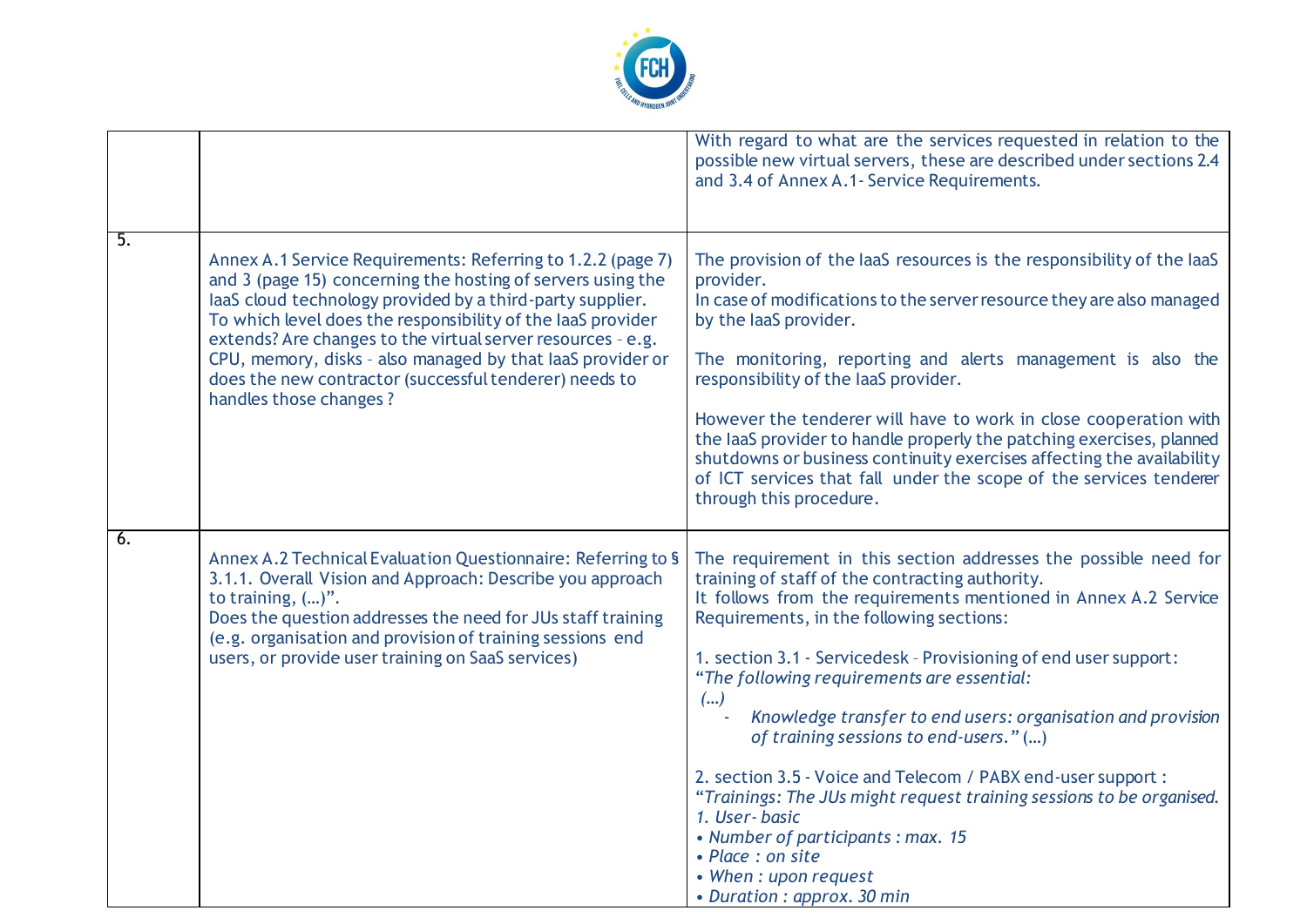

| 2. User-advanced<br>• Number of participants : max. 5<br>• Place : on site<br>• When: upon request<br>• Duration : approx. 2 hrs<br>• Price : included in the proposal<br>3. System Management - basic<br>• Number of participants : max. 5<br>• Place : on site<br>• When : upon request after installation or configuration<br>• Duration : approx. 1 day<br>• Price : included in the proposal<br>4. System Management- advanced<br>• Number of participants : max. 5<br>• Place : on site<br>• When : upon request after installation or configuration<br>• Duration : approx. 1 day<br>• Price: included in the proposal<br>5. Billing System<br>• Number of participants : max. 5<br>• Place : on site<br>• When : upon request after installation or configuration<br>• Duration : approx. 1 day<br>• Price : included in the proposal". |  |                                    |
|-------------------------------------------------------------------------------------------------------------------------------------------------------------------------------------------------------------------------------------------------------------------------------------------------------------------------------------------------------------------------------------------------------------------------------------------------------------------------------------------------------------------------------------------------------------------------------------------------------------------------------------------------------------------------------------------------------------------------------------------------------------------------------------------------------------------------------------------------|--|------------------------------------|
|                                                                                                                                                                                                                                                                                                                                                                                                                                                                                                                                                                                                                                                                                                                                                                                                                                                 |  | • Price : included in the proposal |
|                                                                                                                                                                                                                                                                                                                                                                                                                                                                                                                                                                                                                                                                                                                                                                                                                                                 |  |                                    |
|                                                                                                                                                                                                                                                                                                                                                                                                                                                                                                                                                                                                                                                                                                                                                                                                                                                 |  |                                    |
|                                                                                                                                                                                                                                                                                                                                                                                                                                                                                                                                                                                                                                                                                                                                                                                                                                                 |  |                                    |
|                                                                                                                                                                                                                                                                                                                                                                                                                                                                                                                                                                                                                                                                                                                                                                                                                                                 |  |                                    |
|                                                                                                                                                                                                                                                                                                                                                                                                                                                                                                                                                                                                                                                                                                                                                                                                                                                 |  |                                    |
|                                                                                                                                                                                                                                                                                                                                                                                                                                                                                                                                                                                                                                                                                                                                                                                                                                                 |  |                                    |
|                                                                                                                                                                                                                                                                                                                                                                                                                                                                                                                                                                                                                                                                                                                                                                                                                                                 |  |                                    |
|                                                                                                                                                                                                                                                                                                                                                                                                                                                                                                                                                                                                                                                                                                                                                                                                                                                 |  |                                    |
|                                                                                                                                                                                                                                                                                                                                                                                                                                                                                                                                                                                                                                                                                                                                                                                                                                                 |  |                                    |
|                                                                                                                                                                                                                                                                                                                                                                                                                                                                                                                                                                                                                                                                                                                                                                                                                                                 |  |                                    |
|                                                                                                                                                                                                                                                                                                                                                                                                                                                                                                                                                                                                                                                                                                                                                                                                                                                 |  |                                    |
|                                                                                                                                                                                                                                                                                                                                                                                                                                                                                                                                                                                                                                                                                                                                                                                                                                                 |  |                                    |
|                                                                                                                                                                                                                                                                                                                                                                                                                                                                                                                                                                                                                                                                                                                                                                                                                                                 |  |                                    |
|                                                                                                                                                                                                                                                                                                                                                                                                                                                                                                                                                                                                                                                                                                                                                                                                                                                 |  |                                    |
|                                                                                                                                                                                                                                                                                                                                                                                                                                                                                                                                                                                                                                                                                                                                                                                                                                                 |  |                                    |
|                                                                                                                                                                                                                                                                                                                                                                                                                                                                                                                                                                                                                                                                                                                                                                                                                                                 |  |                                    |
|                                                                                                                                                                                                                                                                                                                                                                                                                                                                                                                                                                                                                                                                                                                                                                                                                                                 |  |                                    |
|                                                                                                                                                                                                                                                                                                                                                                                                                                                                                                                                                                                                                                                                                                                                                                                                                                                 |  |                                    |
|                                                                                                                                                                                                                                                                                                                                                                                                                                                                                                                                                                                                                                                                                                                                                                                                                                                 |  |                                    |
|                                                                                                                                                                                                                                                                                                                                                                                                                                                                                                                                                                                                                                                                                                                                                                                                                                                 |  |                                    |
|                                                                                                                                                                                                                                                                                                                                                                                                                                                                                                                                                                                                                                                                                                                                                                                                                                                 |  |                                    |
|                                                                                                                                                                                                                                                                                                                                                                                                                                                                                                                                                                                                                                                                                                                                                                                                                                                 |  |                                    |
|                                                                                                                                                                                                                                                                                                                                                                                                                                                                                                                                                                                                                                                                                                                                                                                                                                                 |  |                                    |
|                                                                                                                                                                                                                                                                                                                                                                                                                                                                                                                                                                                                                                                                                                                                                                                                                                                 |  |                                    |
|                                                                                                                                                                                                                                                                                                                                                                                                                                                                                                                                                                                                                                                                                                                                                                                                                                                 |  |                                    |
| 3. section 3.6 - Microsoft Cloud support services:                                                                                                                                                                                                                                                                                                                                                                                                                                                                                                                                                                                                                                                                                                                                                                                              |  |                                    |
| - () "Must be able to provide user training on SaaS services". ()                                                                                                                                                                                                                                                                                                                                                                                                                                                                                                                                                                                                                                                                                                                                                                               |  |                                    |
|                                                                                                                                                                                                                                                                                                                                                                                                                                                                                                                                                                                                                                                                                                                                                                                                                                                 |  |                                    |
| 4. section 4 - . DETAILED PROFILE DESCRIPTION                                                                                                                                                                                                                                                                                                                                                                                                                                                                                                                                                                                                                                                                                                                                                                                                   |  |                                    |
| (page 25, under the description of the main tasks of the Helpdesk                                                                                                                                                                                                                                                                                                                                                                                                                                                                                                                                                                                                                                                                                                                                                                               |  |                                    |
| Assistant):                                                                                                                                                                                                                                                                                                                                                                                                                                                                                                                                                                                                                                                                                                                                                                                                                                     |  |                                    |
| - () "He is responsible for documentation including updates on the                                                                                                                                                                                                                                                                                                                                                                                                                                                                                                                                                                                                                                                                                                                                                                              |  |                                    |
| associated system and user documentation and procedures, and for                                                                                                                                                                                                                                                                                                                                                                                                                                                                                                                                                                                                                                                                                                                                                                                |  |                                    |
| knowledge transfer to end users, being organization and provision                                                                                                                                                                                                                                                                                                                                                                                                                                                                                                                                                                                                                                                                                                                                                                               |  |                                    |
| of targeted on-the-job training to end users related to known                                                                                                                                                                                                                                                                                                                                                                                                                                                                                                                                                                                                                                                                                                                                                                                   |  |                                    |
| problems.                                                                                                                                                                                                                                                                                                                                                                                                                                                                                                                                                                                                                                                                                                                                                                                                                                       |  |                                    |
| (This excludes formal end user training like Office classroom                                                                                                                                                                                                                                                                                                                                                                                                                                                                                                                                                                                                                                                                                                                                                                                   |  |                                    |
| training or intervention on external premises.)"                                                                                                                                                                                                                                                                                                                                                                                                                                                                                                                                                                                                                                                                                                                                                                                                |  |                                    |